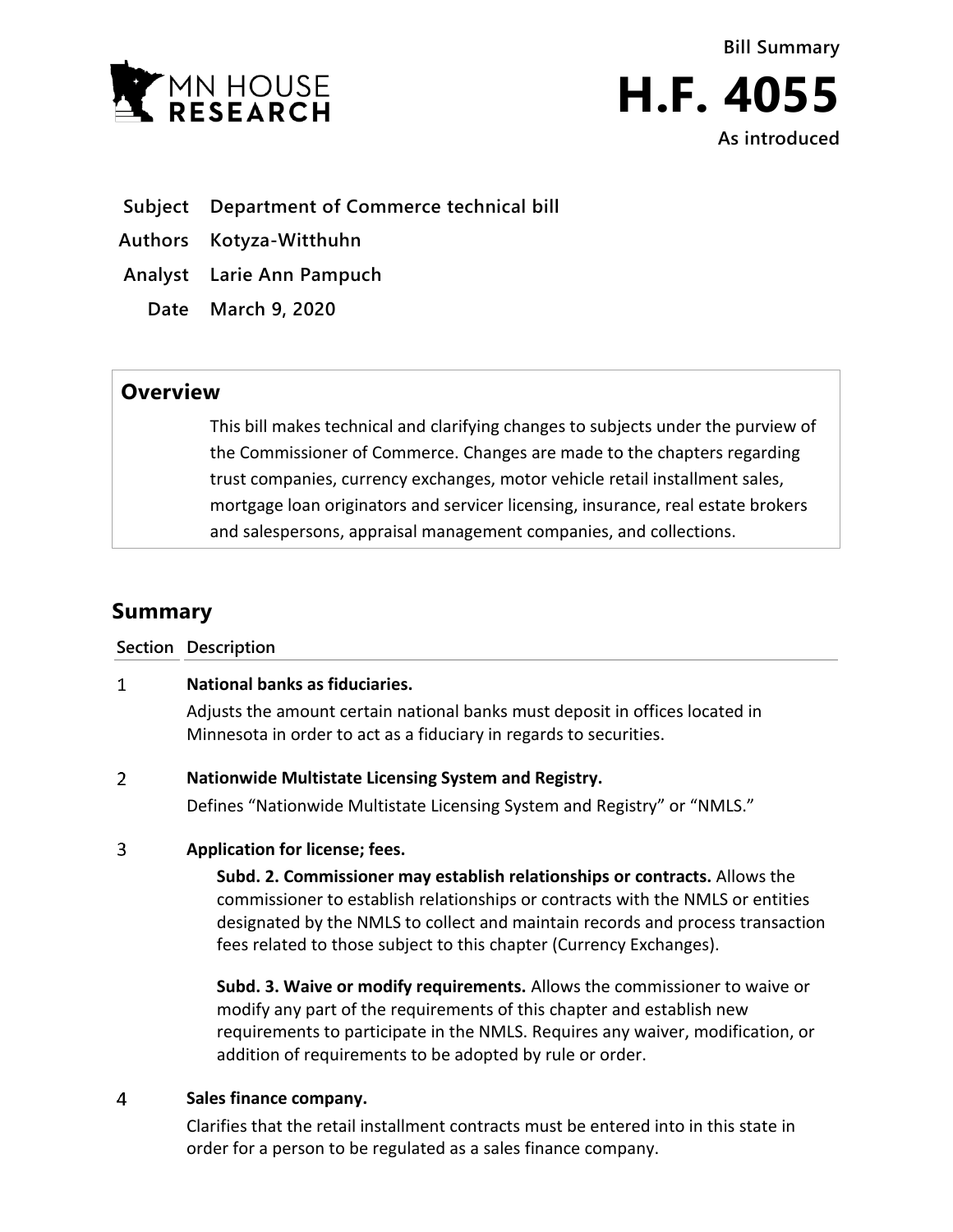#### **Section Description**

- 5 **Sales finance company; license, fees, refund.** Requires fees to be paid for every branch of the licensee, not just those branches maintained in this state. 6 **Residential real estate.** Makes clarifying changes to definition.
- $\overline{7}$ **Residential mortgage loan.**  Corrects a reference to federal law.
- 8 **Surety bond required.**

Corrects cross-references.

9 **Certificate of incorporation; amendments.** 

Clarifies that amendments are effective upon the commissioner's approval.

### 10 **Other business and insurance interests, disclosure.**

Requires, instead of at the commissioner's request, insurance companies to disclose to the commissioner changes in principal management or directors and provide certain information. Exempts foreign insurers from this requirement unless specifically requested by the commissioner.

11 **Scope.** 

Makes technical changes.

### 12 **Procedure to be followed.**

Makes technical and clarifying changes.

13 **Financial interests disclosure; licensee.**

Clarifies that a disclosure must be provided before negotiating or consummating a transaction.

# 14 **Appraisal review.**

Makes clarifying changes.

# 15 **Employee requirements.**

Makes clarifying changes.

### 16 **Adherence to standards.**

Clarifies applicable standards for appraisal reviews, what must be included in the review, and the reviewer must be licensed under chapter 82B.